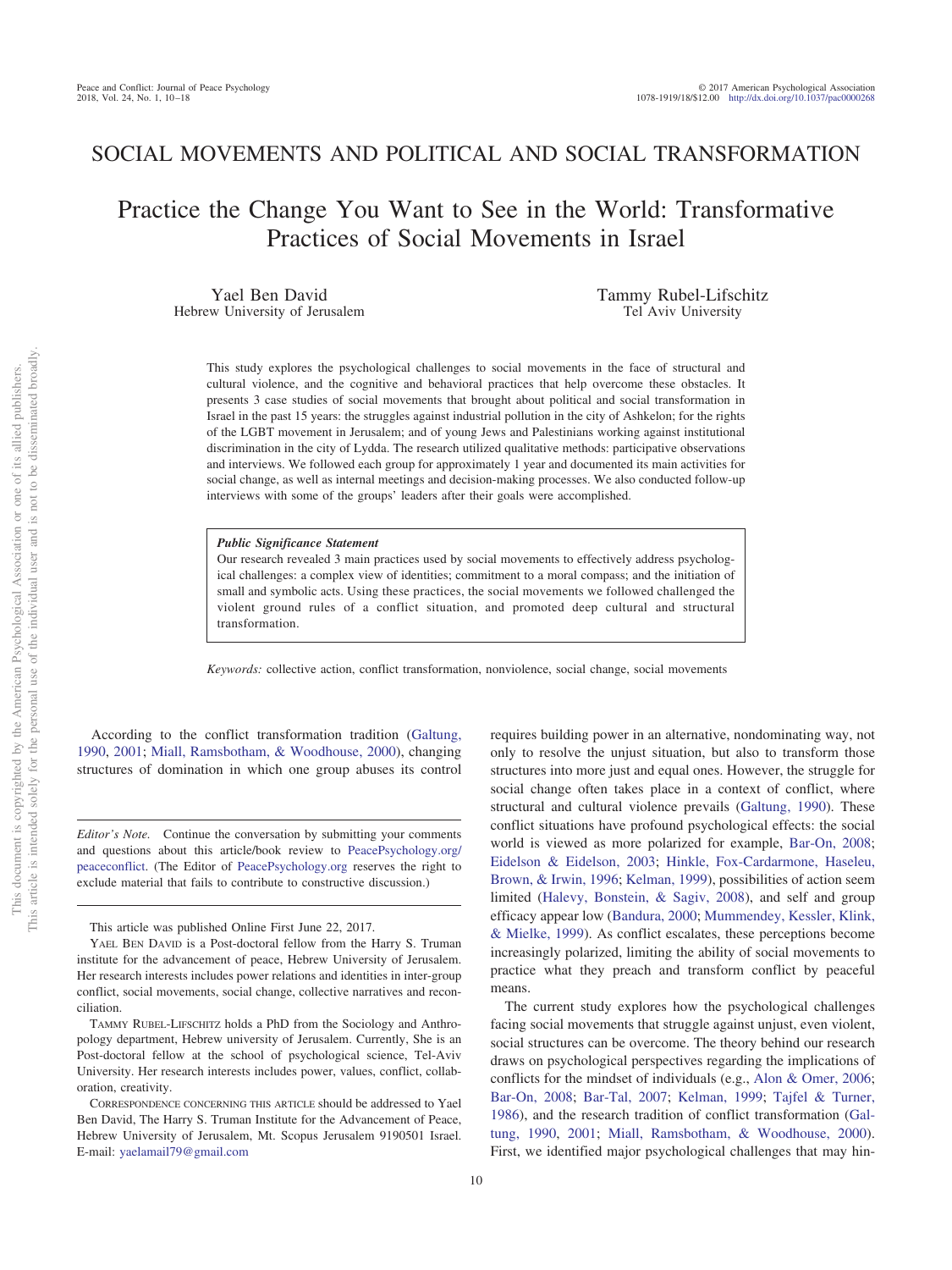der attempts to transform unjust reality. We then analyze three case studies of political and social transformation in Israel in the past 15 years. Through their stories, we aim to learn about the practices that allow members of social movements to deal constructively with the psychological challenges of conflict, while creating a transformative collective action.

This study contributes to the literature by addressing the kind of psychological changes that are needed to transform structural and cultural violence. Moreover, it suggests a general framework that allows us to think strategically and constructively about social struggles. The framework proposed here is not limited to a specific context, and can be employed in other struggles.

### **Theoretical Background**

Unequal distribution of resources between people and groups is often based on and legitimized by structures of domination: the domination of one species over others; of one group over others; of one person over others [\(Francis, 2011\)](#page-7-7). Domination has power asymmetry as its goal, and depends on it. It represents the meaning of relationship as "*power over*," meaning control over resources and over people [\(Eisler, 1990\)](#page-7-8). Societies based on domination are characterized by very centralized control of one group over material resources such as money, goods, weapons, and so forth. Importantly, this group also controls the social discourse that constructs which groups are better and why, whose history is correct, and what knowledge is considered valid [\(Foucault, 1980\)](#page-7-9). These last are used to legitimatize unequal distribution of resources and the domination of certain groups over others. [Galtung](#page-7-0) [\(1990\)](#page-7-0) refers to the control over those means as "cultural violence," which lays the foundation for direct violence to appear normative and natural.

The conflict transformation tradition suggests that transformation from unjust, unequal social structures to equal, just ones should occur through practices of *power with others* as opposed to *power over* others. Power with others is based on consent and identification of growing circles of groups with shared ideas and goals that use resources to promote those goals, for the sake of all members of society [\(Dudouet, 2008\)](#page-7-10). The ability to engage people in collective action is based on this principle (see: [Saab, Tausch,](#page-8-6) [Spears, & Cheung, 2015;](#page-8-6) Subašić, Reynolds, & Turner, 2008). In societies that are based on power with others, all members' needs are considered equally, everyone has a voice, regardless of his or her race, gender or class, and goals are achieved through collaboration and identification of people with an idea and not through control and coercive means [\(Francis, 2011;](#page-7-7) [Galtung, 2001\)](#page-7-1).

By using "power with" practices, social groups redress not only the unequal distribution of goods, but also the cultural aspects that legitimize the superiority of one group over others by creating mechanisms and structures that are based on participation and inclusion. Initiating collaborative and equal practices is not easily done in a reality of violence and inequality: Structures and cultures of domination create psychological challenges, which often result in the replication of destructive basic assumptions, rather than in their transformation into constructive ones.

In the next section, we elaborate on the psychological challenges that are direct results of the structure and culture of domination, and explain why they make it so difficult to "practice what you

preach." Then, we analyze three case studies in order to investigate how these challenges can be overcome.

# **Psychological Implications of Structures and Cultures of Domination**

Structures and cultures of domination deeply affect the mental state of people involved in social struggles [\(Alon & Omer, 2006;](#page-7-5) [Rubel-Lifschitz & Ben David, 2013\)](#page-8-8). The mental state that characterizes people who face injustices and violence is often described as a "tunnel vision:" narrow-minded, often black and white, thinking about a particular situation that is accompanied by feelings of pressure, suffocation, and lack of choice [\(Miall et al.,](#page-8-0) [2000\)](#page-8-0). There are three major psychological challenges that result from structures and cultures of domination:

First, they foster a polarized view of the struggling camp versus the rival camp, intensifying the tendency of group members to validate their own positive identity by negating the identity of the out-group [\(Hinkle et al., 1996;](#page-8-1) [Kelman, 1999;](#page-8-2) [Tajfel & Turner,](#page-8-5) [1986\)](#page-8-5). As conflict escalates, these polarized perceptions intensify, and the rival often seems increasingly evil and dangerous; its actions are perceived as vicious attempts to hurt us. Even positive gestures are interpreted as a devious manipulation [\(Alon & Omer,](#page-7-5) [2006;](#page-7-5) [Ashmore, Jussim, & Wilder, 2001;](#page-7-11) [Bar-Tal & Antebi, 1992\)](#page-7-12). A polarized view of "us" versus "them" is both the vehicle for and the result of structures of domination. In turn, it limits the ability to generate a complex, dynamic understanding of the social actors affected by the situation, and their various interests and motivations, which is a crucial component of a successful collective action [\(Saab et al., 2015;](#page-8-6) Subašić et al., 2008).

Moreover, this polarized view may also intensify the need to be united when facing an external threat [\(Bar-Tal, 2007\)](#page-7-6). This tendency may contribute to the social cohesion and sense of belonging among members of the group; however, it may also lead them to perceive differences between group members as a threat. An impulse to decide all issues, and thereby achieve consensus and unity, can arise within the camp, making it harder for it to contain multiple voices on both ideological and pragmatic levels. Although a negative view of the rival often serves as an important vehicle for engaging in collective action (see: [Simon & Klandermans, 2001\)](#page-8-9), it may also limit the ability of social movements to transform structures of domination.

Second, structures and cultures of domination limit the perceived possibilities for action. In particular, it fosters desire to be victorious over the other and to pay back as they deserve [\(Halevy](#page-8-3) [et al., 2008\)](#page-8-3). In social struggles, the rival is often perceived as a sworn enemy who must be defeated lest he or she destroy us. This tendency may lead struggling groups to define their success in terms of their rival's failure, which in turn damages their ability to promote common goals. When sides involved in a struggle feel that their goals can be achieved only to the extent that their rival loses, they may concentrate all efforts in the attempt to defeat the "bad person" in the story, forgetting why they initially started the struggle. The original goals may be forgotten, and the struggle itself may turn into a battle for revenge. Retaliatory response is a highly rewarding path for discharging emotions such as insult, anger and frustration. It can also serve as a bond between people who find a common enemy. But meeting injustice with injustice may run directly counter to the purpose of the reaction, adopting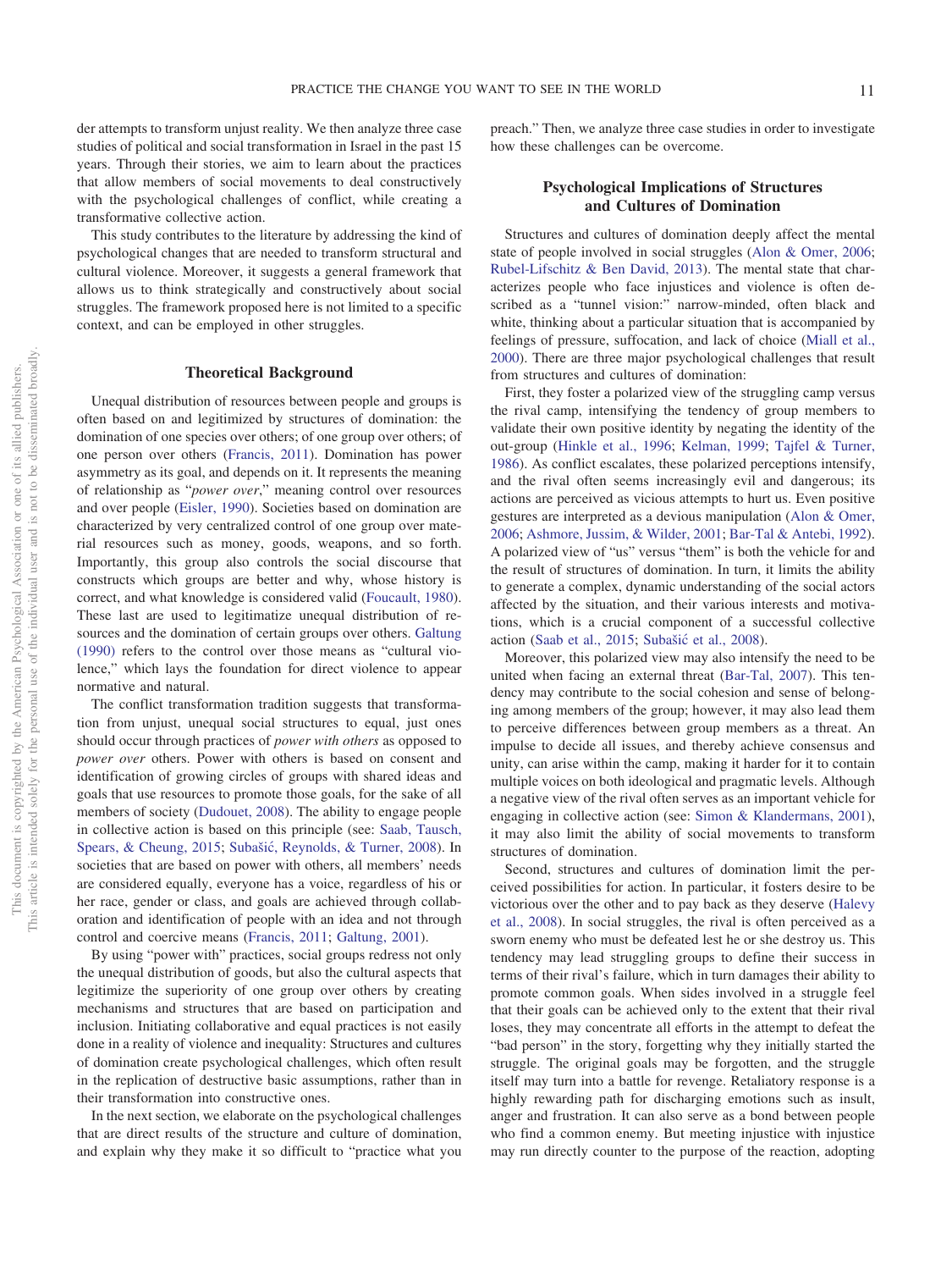not only the same behavior that activists want to change in the other, but also a culture and structure of domination that resembles the starting situation.

Third, structure and culture of domination severely impairs self and group efficacy [\(Bandura, 2000;](#page-7-4) [Keltner et al., 2003;](#page-8-10) [Mum](#page-8-4)[mendey et al., 1999\)](#page-8-4). Empirical studies suggest that low-power fundamentally alters psychological experience. Cognitively, lowpower decreases attention to the self [\(Weick & Guinote, 2008\)](#page-8-11). Consequently, powerless individuals are less able to define their own goals, particularly abstract and long-term ones. Regarding motivation, low-power increases mental and behavioral inhibitions [\(Galinsky, Gruenfeld, & Magee, 2003\)](#page-7-13), decreasing the likelihood of initiating any action. Thus, structures and cultures of domination construct the way people perceive themselves and their possibilities for social mobility, leading to a passivity and inhibitory behavior in face of injustices [\(Van Zomeren, Postmes, & Spears,](#page-8-12) [2008\)](#page-8-12). Paradoxically, individuals who suffer most from social inequality are the ones least likely to become proactive in an attempt to alter their life conditions.

In the current study, we consider the question: what kind of practices do social movements use in order to constructively overcome these challenges? We do this by analyzing three case studies of social movements that successfully affected social change in Israel through a social struggle. We will address three main questions:

- 1. How can people involved in a struggle overcome polarized views of "us" versus "them," and broaden their perspectives regarding actors in the social field?
- 2. How can social movements withstand the temptation to defeat the other side, even in the face of violence?
- 3. How can movements rebuild a sense of self and group efficacy and encourage other people to engage in collective action?

### **Method**

In the current research, we concentrate on the story of three social movements that aimed to transform social and political situations in Israel. These groups were active at different times between 2001 and 2016, and some still are. Our purpose in this study was to understand how social movements constructively handle psychological challenges encountered during their attempt to bring about social change. Therefore, we chose to concentrate on cases in which there were "objective," measurable achievements. In addition, to observe the transformation of structures of domination through practices of "power with," we focused on movements that were community based, or relied on the community in order to build their power. In particular, we wanted to understand what exactly happened in these case studies that made their action so successful? What kind of process did the movements gone through? What kind of decisions did leading figures in the process make? We followed each group for approximately one year, as part of our work as organizational consultants.<sup>1</sup> During this time, we conducted numerous participative observations of many public activities, internal meetings, and decision-making processes of the groups' leaders. We kept notes of those meetings, and later processed the events with our colleagues. We entered the

field as consultants whose role was to help the group to define its goals and strategies. Therefore, our position vis-à-vis our research raises issues of reflexivity and subjectivity, and clearly influenced our exploration, which we have previously described in detail [\(Rubel-Lifschiz & Ben David, 2013\)](#page-8-8).

In subsequent years, we continued tracking the groups mainly through national and local media, in order to evaluate the "objective" achievements of each social struggle. We focused mainly on legislative and political achievements, but also on changes in the social discourse around the issues addressed by the struggles. Recently, we conducted in-depth interviews with eight major figures in those struggles, to explore their own narratives and insights, and learn about their subjective feelings regarding the organizations' achievements. Because our focus was on the decision making processes and the main strategies that were chosen in these struggles, we decided to interview only leading figures.

All interviews were recorded and later transcribed. We analyzed the data conducted thematically, using six major categories: (a) Challenges, (b) Major dilemmas, (c) Major decisions, (d) Turning points in the struggle, (e) Achievements, and (f) Practices for handling challenges.

### **Results**

In our analysis, we found three major themes that reflect major practices of constructive collective action:

- 1. *Complex view of the social actors*, the interests and needs of both the struggling camp and the rival camp, and of potential actors. This practice helped social movements optimize their ability to recruit growing circles of supporters for their action.
- 2. *Commitment to a moral compass* that guides their actions and decision-making helped struggling groups when they faced threats and escalating violence.
- 3. *Small and symbolic steps* helped struggling groups to gradually build their power and sense of self and group efficacy, and also to resilient and persistent remain throughout a long-term process of working for social change.

Although these practices were found in all three cases, their weight was varied, according to the particular major challenges each group faced. For the sake of clarity, we chose to focus on the most salient practice on each case. The discussion will explain how all three practices are played a role in the other cases.

<sup>&</sup>lt;sup>1</sup> Both authors were employed by SHATIL, the operational arm of the New Israel Fund, which provides capacity building and consultation services to social groups and NGOs in Israel. The archival data that were used in the current study were mostly open to the public: published organizational documentation, information from the Internet, documentary videos and films. We also used our own diaries and documentation we made throughout the years. All of the participants we interviewed gave their full consent for using this documentation for research purposes.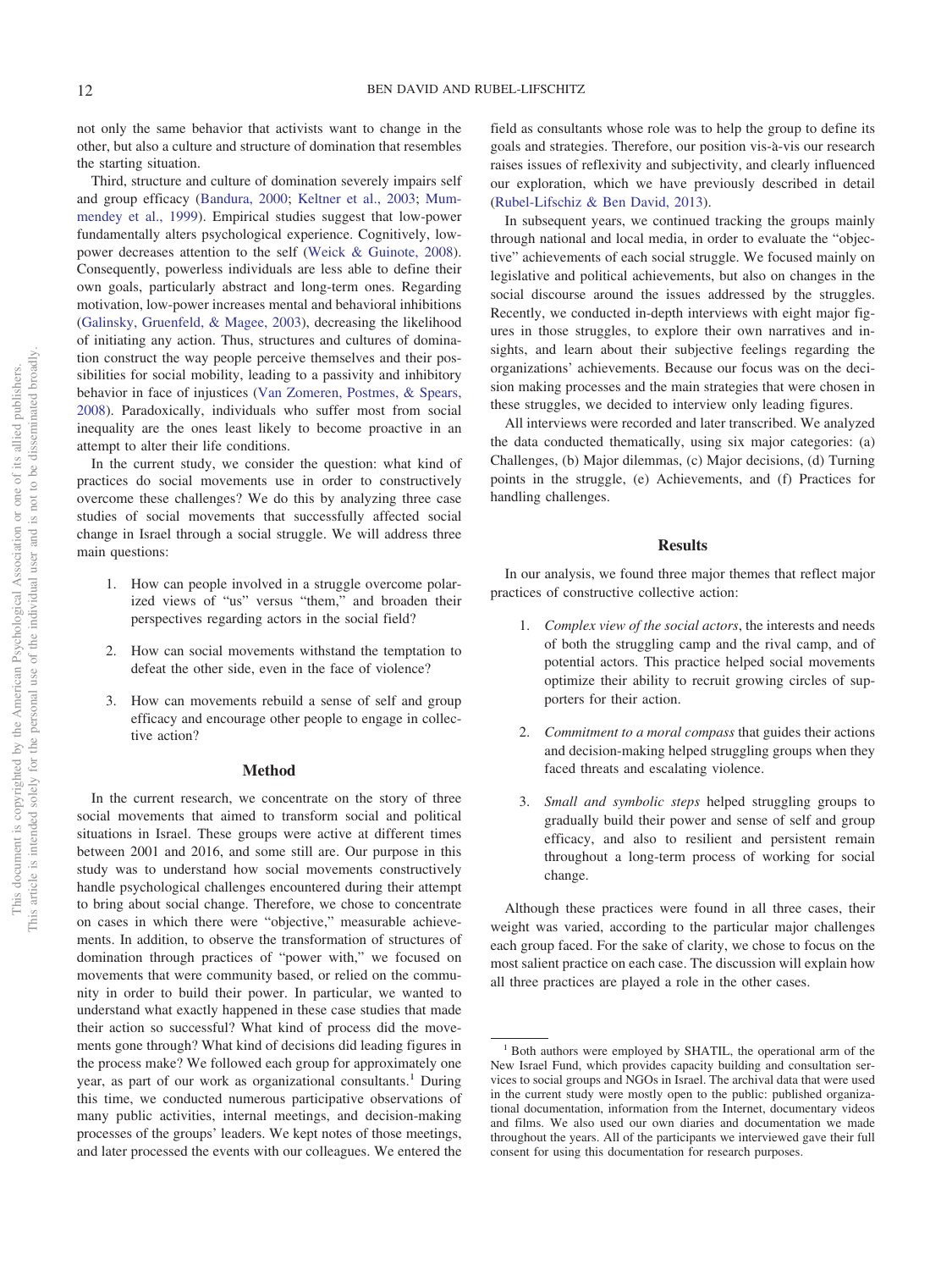# **Escaping the Mental Tunnel: The Coal Power Station in Ashkelon**

A polarized view of two camps leaves few resources for achieving a broad, deep understanding of the conflict scene. How can social movements challenge the tendency to see both their rivals and their own camp in monolithic terms? We found that the most significant practice to cope with this challenge was the development of a complex view of the actors involved in the social struggle, and of their motivations, needs and interests. We found that successful social movements were able to engage multiple actors to act as supporters. These movements did not perceive the social scene as composed of two rival groups, and did not pressure others to pick sides. Instead, they allowed a wide range of actors to join their struggle in various ways. This flexible and dynamic view also applied to the legitimacy given to various goals, needs and interests. Rather than trying to persuade other actors of their own just causes, these social movements searched for creative solutions that would allow accomplishing the goals of multiple interests. Adopting a complex, broad view of the social scene was an important process in the three social movements we observed. However, it was particularly central in the struggle against pollution in Ashkelon, a city in southern Israel. In this case, recruiting the uninvolved local community, as well as uncovering potential supporters from the other side of the divide, was a key component in the success of the struggle, as we will explain.

In 2001, the Israeli government decided to enlarge the coal-fired power station in Ashkelon, and add two additional coal-fired boilers. Coal-fired generating plants are the most polluting, and do severe harm to the physical environment, causing human diseases and even death [\(Tal, 2009\)](#page-8-13). Following the government's decision, environmental activists at academic institutions in the region decided to take action.

The activists began with community work to pressure the municipality to put the issue on its public agenda. This strategy was very new for environmental NGOs that usually concentrated on strategies to change policy, and directed their efforts at the national planning committees of the *Knesset* (Israeli parliament). Working with the local community challenged the balance of power between the two principal parties to the conflict: the environmental NGOs and the Israel Electric Company, by bringing new, meaningful, and powerful actors into the field. However, recruiting uninvolved community members also challenged the organizers, because it revealed the gap between the students and the community, as one of the leaders explained:

I was personally in the city square every Friday, and other students were there with me. We initiated conversations with people who walked by, asking them "Do you know the existing power station? Do you know that they are going to build another one? Do you understand the meaning of this move for climate change and on your health? Come—join our struggle!" After two or three times, we realized that we were not on the same page. We got unexpected replies like "What are you—an Ashkenazi<sup>2</sup> that you are dealing with these things?" or "We need to put bread on the table—who has time for this? Will this move bring more work to the city?" It was as if they were telling us: "We are from different stories. You are Ashkenazi students from the center [of the country] and it doesn't matter what the objective truth is. We know you. It is like a show that you are presenting, coming two, three times a week, getting some scholarship for that, clearing

your conscience. . . . You have the time for that [for a struggle]. You are nice people and all, but we [the local community] have a different story  $\ldots$ 

This quote reveals how social hierarchies between groups strengthen polarized perspectives of groups, and thereby perpetuate unjust situations, creating distance between groups that could potentially act together. It reflects the challenge of creating a social movement that is based on *power with*, and explains why a group leading a struggle often becomes isolated when faced with strong forces, and is unable to recruit more people to support the struggle. Although the activists felt disappointed and frustrated, they were able to acknowledge the community's need for occupational security, rather than ignoring them or trying to prove them wrong. Specifically, they adjusted their goals so they would meet the needs of the community: From struggling against the new power station, they started struggling for the implementation of new technologies, which reduce pollution but also create new work places for residents. Incorporating the issue of employment into the environmental struggle was a key move, which turned the power station into the central issue in the local political campaigns. After the elections, one of the local activists was appointed deputy mayor, and local leadership was established.

In 2006, all of the localities in the Ashkelon area were aligned with the struggle. Building this coalition was not easy, primarily because of inconsistency of several local politicians, who publicly supported the struggle during the campaign, but disappeared after being elected. Despite feelings of disappointment and frustration, the activists persistently observed fluctuations in the field, and waited patiently for new opportunities to promote their struggle. Seeing the field as constantly changing helped the activists uncover potential supporters even among actors who seemed to be on the other side of the divide. For example, when the activists mapped the political actors in the Knesset, they identified Gilad Erdan, a young politician who was born and raised in Ashkelon. Despite being a member of the coalition that led the program for the new power station, the activists invited him to several demonstrations and public events. In 2009, Erdan was appointed minister of environmental protection, and promoted an alternative power station, fueled by natural gas.

The activists' approach reflects a complex, variegated view of actors in the field, which eventually allowed them to mobilize a broad range of actors and growing circles to support the struggle: a large forum of environmental organizations, many members of the communities in Ashkelon and the surrounding region who became active, politicians, and government ministers. As the result of the many years of stubborn resistance, the government decided in 2014 to freeze the plan to construct a coal-fired power station. This was a significant achievement for the struggle and for the entire environmental movement in Israel.

In conclusion, it appears that a key psychological factor in achieving social change was treating the various sides in the

<sup>&</sup>lt;sup>2</sup> Ashkenazi Jews originated in European countries. The founders of the State of Israel were of Ashkenazi origin, and Ashkenazi Jews have played a prominent role in the economy, media and politics. Ashkenazi leaders often stereotyped Mizrahi Jews, who originated in Muslim countries, as inferior. Although highly integrated into Israeli society, discrimination against Mizrahi Jews is still common (For more details, see [Chetrit, 2010\)](#page-7-14).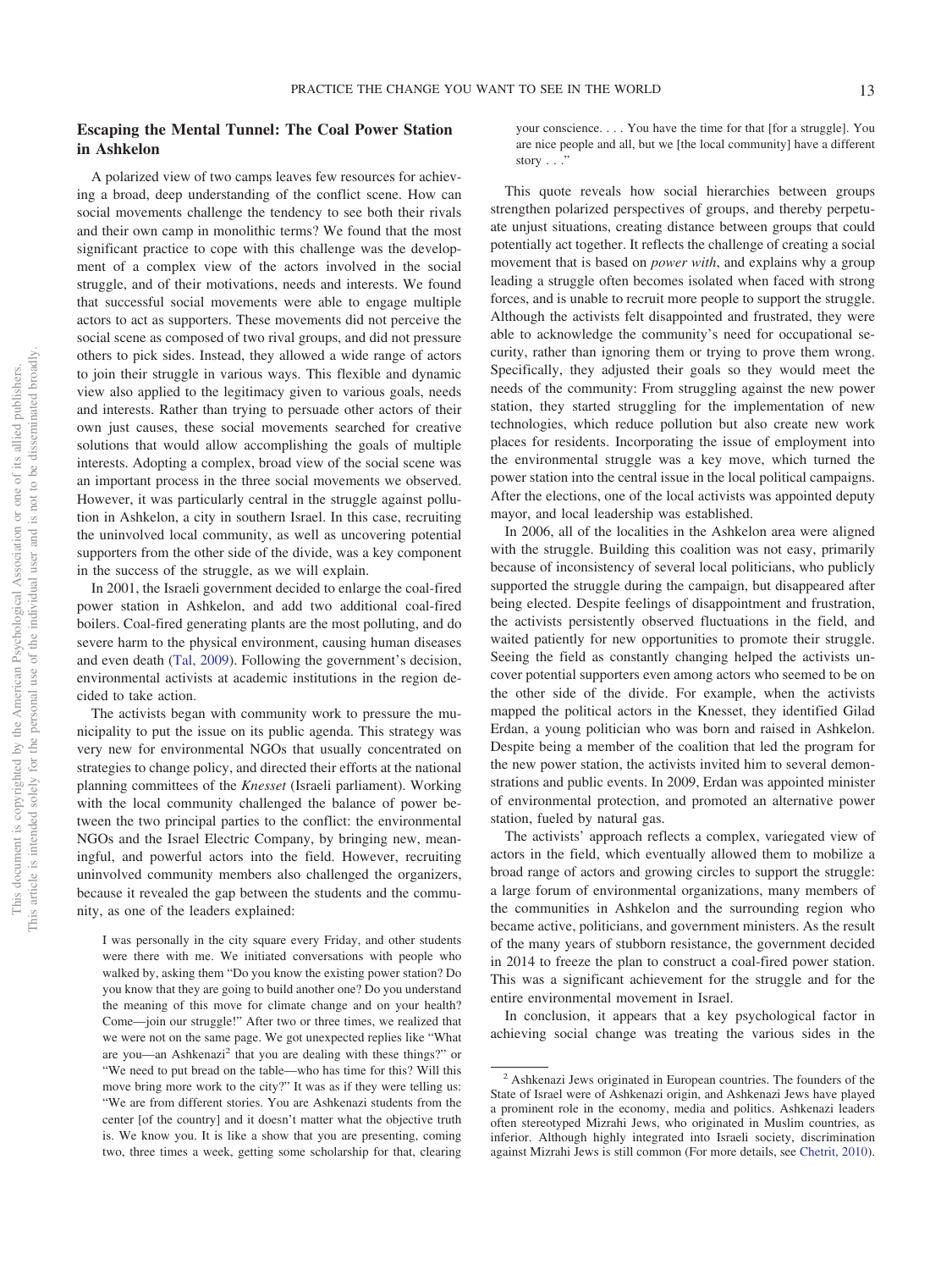conflict as complex, heterogeneous, and changing entities. The struggle against the power station in Ashkelon demonstrates how a dynamic view of the social field may help activists transcend a dichotomous and categorized view of "us versus them," providing new understandings of the actors and forces in the field, and new, previously unconsidered ways of operation. This complex view allowed them to maximize their ability to achieve their goals and pressure the government to change its decision.

### **Articulating and Committing to Core Values in Face of Violence: The Jerusalem Pride Parade**

The tendency to concentrate all efforts on defeating the rival, which is seen as the source of the injustice, harms the ability of social movements to achieve their goals. This tendency intensifies when the conflict escalates, and members of social movements are threatened, demonized and violently attacked. We found that the main practice that allowed the three social movements we observed to cope with this challenge was articulating and committing to core values. These values served as an "internal compass" for the strugglers, guiding their decisions and actions in crucial times. Articulating and committing to core values developed internal strength and resilience, which was particularly important when facing harsh attacks. We chose to present the development and use of this practice though the struggle of the LGBT movement's struggle to hold a pride parade in Jerusalem, because it demonstrates how a strong core value can overcome the tendency to defeat the other— even in the face of a rigorous and violent religious opposition.

The LGBT movement in Jerusalem, led by the Open House for Pride and Tolerance<sup>3</sup> (JOH), has organized an annual pride parade in Jerusalem since 2002, as a symbol of their basic freedom and civic rights. For them, Jerusalem has symbolic value as the capital of democratic Israel. However, other communities in Jerusalem see the same parade as a real threat to their core values and beliefs. For various religious groups the symbolic nature of Jerusalem stems from its identity as "holy city." In 2005, their objections led to violence for the first time. During the parade, Yishai Schlissel, a Haredi<sup>4</sup> Jew, stabbed three parade participants with a kitchen knife. He was subsequently convicted on three counts of attempted murder and sentenced to 12 years in prison. During a police interrogation, he described the motive behind his actions: "I came to murder on behalf of God. We can't have such an abomination" [\(Rosner, 2005\)](#page-8-14).

In the following year, 2006, the JOH announced that an international parade would be held in Jerusalem for the first time. This was met with harsh objections from various religious circles in Jerusalem. The international parade was eventually cancelled because of the 2006 Israel–Lebanon conflict, but JOH announced that a local parade would be held at a later date. This announcement was also met with powerful opposition. Rabbis from across the Orthodox spectrum called for the parade to be forbidden. The politically influential former Sephardic Chief Rabbi Ovadia Yosef called for a "demonstration of a million," and a few nights before the parade, that demonstration led to rioting. Thousands of protesters blocked roads with burning garbage cans, and hundreds of policemen responded in force. Well-known right-wing activists called for a "holy war" against the parade. They set-up a "beast parade" in which farm animals were paraded down the route of the planned pride parade. Activists in JOH received personal threats to their lives via anonymous phone calls and letters.

Leaders of the LGBT movement in Jerusalem faced not only their own fears of injury, but also the worries of their families and their sense of responsibility for other participants in the parade. Moreover, some members of the national LGBT movement felt that the cancellation of the parade could be negotiated for political achievements, such as marital rights for gay couples. According to one of the leaders we interviewed, there were several groups within the LGBT community who viewed the religious opposition as a "*dark and primitive group that must be stopped*," (according to his words), thus turning the parade into a group-based conflict rather than an expression of freedom and tolerance. The leadership was faced with the need to reexamine its core values and long-term goals: is the parade a goal in itself, or means to achieve other goals? Should they replace it with other political achievements, postpone it again, or go forward as planned?

Considering their role as representatives of the LGBT community in Jerusalem, the leaders of JOH decided to hold an open meeting with community members, where they could share their concerns, and invite others to share their opinions, beliefs and suggestions. At the meeting, the members of the Jerusalem LGBT community expressed the will to go forward with the parade despite the fear of being attacked. A central leader of the community summarized the meeting by saying: "We will not succumb to violence, and we will not get dragged into violence." His statement articulated the core value of resisting injustice, but not in a violent manner. Since that meeting, nonviolence became a central part of the core values of the struggle.

Explicitly addressing and committing to their core values, and particularly the value of nonviolence, allowed the group to be more flexible in other aspects of the struggle. As in the case of the environmental struggle described above, a dynamic view of the social field was highly beneficial. For example, JOH activists contacted pluralistic religious leaders, and collaborated with them in a joint effort for de-escalation. Through these collaborations, they learned that a main concern of many religious leaders was the exposure of young children in their communities to provocative and sexually explicit outfits worn by some marchers. Like the environmental activists in Ashkelon—they were flexible and creative in altering their initial goals to incorporate a more complex view of the social scene. Specifically, they decided to change the path of the parade from the city center, to a route near the symbols of democracy in the city: the Knesset and the Supreme Court. They also agreed to hold the final event in an arena, instead of an open park to allow for better security measures. These decisions strengthened the collaboration of JOH with the police, who now saw that the leaders of the LGBT movement were not only determined to hold the parade, but also willing to act pragmatically to promote de-escalation.

The pragmatic and flexible approach of the LGBT leaders was criticized by community members that saw it as too "soft" and "weak." One of the most challenging moments for the leadership

 $3$  JOH is a grassroots, activist, and community center for people of all sexual orientations and gender identities in the heart of Jerusalem.

<sup>&</sup>lt;sup>4</sup> Haredi Judaism is a broad spectrum of groups within Orthodox Judaism, all characterized by rejection of modern secular culture.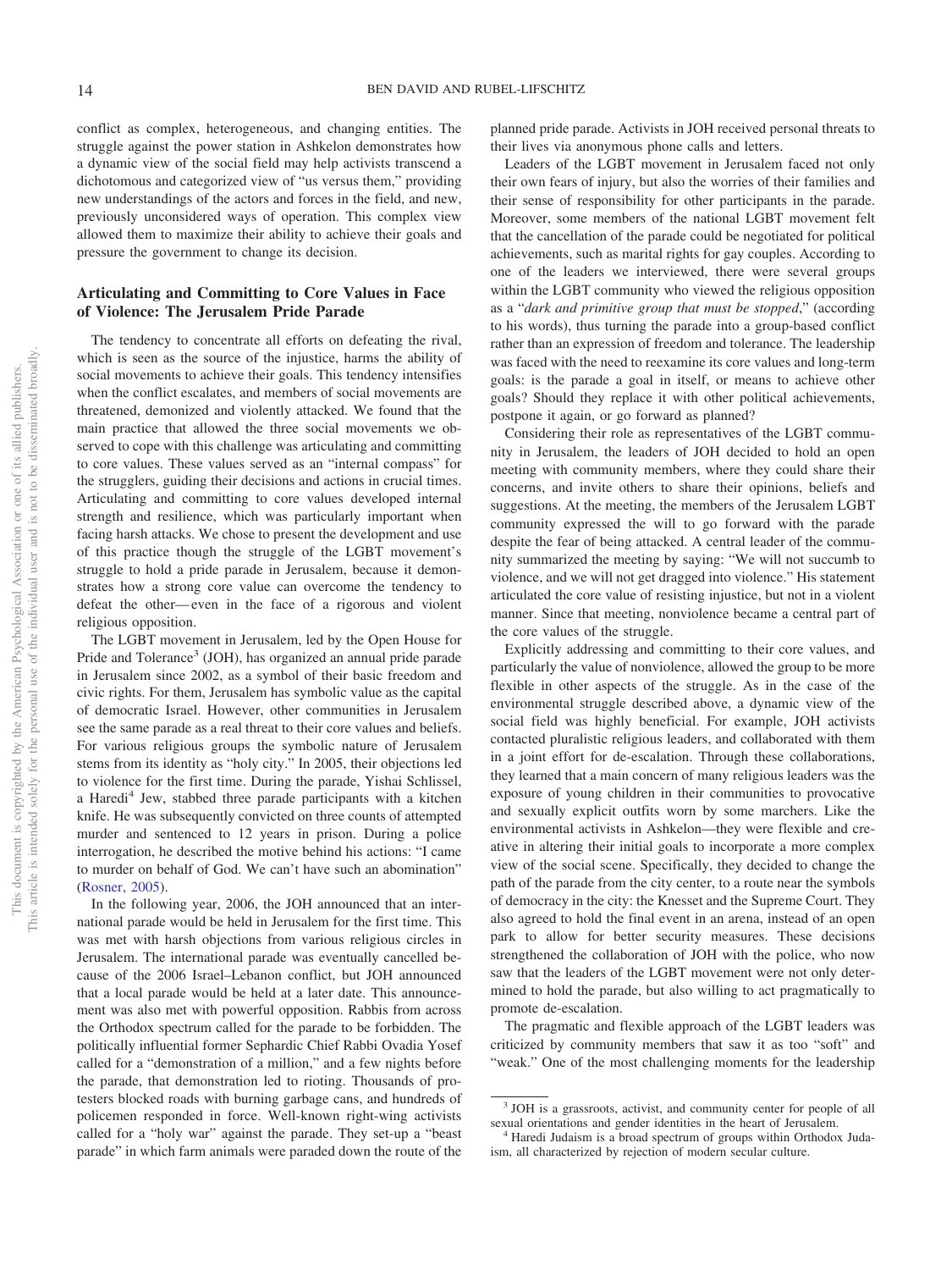was when several activists sent an e-mail encouraging the participants in the parade to "wear boots and bring sharp objects for self-defense." The organizers decided to respond to this email with an open invitation for participants to attend a training session in nonviolent reactions to threat, held prior to the parade. During the parade, the trained participants wore a special tag identifying them as peacekeepers, and worked in collaboration with the police to identify and stop security threats. Thus, not succumbing to and not getting dragged into violence was used as a guiding principle to constructively deal with a challenge from within the camp as well. In November 2006, hundreds of activists, community members and supporters participated in the Jerusalem pride parade. There were no casualties that year.

The Jerusalem pride parade has been marching since, with approximately 5000 – 6000 participants every year. The parade remained nonviolent, and expressed values of equality, pluralism, and dignity. Unlike other parades in other cities, the Jerusalem pride parade did not include provocative clothing or loud music. In 2015, shortly after his release from prison, Yishai Schlissel attacked again. He injured six participants, including 16-year-old Shira Banki who later died of her wounds. The following year, 25,000 people marched in the Jerusalem pride parade. Despite this violent attack, the existence of the Jerusalem pride parade was never questioned again.

The case of the Jerusalem pride parade exemplifies how important it is for social movements to identify and actively preserve their core values, which serve as a moral anchor and an internal compass. Although core values are usually defined at the beginning of a social struggle, they need to be constantly articulated and observed to help the group cope with internal and external threats. By incorporating values of equality, pluralism and nonviolence, JOH developed a strong internal core, which contributed to their ability to act in a de-escalatory fashion, and persist in the face of difficulty. Moreover, their strong core values allowed for individuals from different social groups to identify with the pride parade, thereby establishing a more inclusive social movement which has continued to grow from one parade to the next.

Inclusivity as a core value became an integral part of the Jerusalem LGBT movement's DNA, as can be seen in a video-clip released prior to the 2016 parade.<sup>5</sup> It features three people discussing the core question: should there be a gay parade in Jerusalem? It starts with participants listing all possible reasons to avoid holding the gay parade in Jerusalem, thereby giving room to the questions, dilemmas, and objections of different voices in the city. This part exemplifies the first practice we discussed: a complex, multivoiced perception of actors' interests and needs. In the next part of the video, each speaker describes his or her personal reason for supporting the parade. A female member of the Jerusalem gay community shares her need to be acknowledged, respected, and accepted in her city. Next, a secular, straight man describes his belief in values of freedom, and his obligation to resist oppression of his friends. Finally, a religious woman describes her belief in the value of pluralism, and her fight against ignorance. The clip ends with the words, "There is no 'them'—there is only 'us,' together. And we will not go away." This message combines the two practices we discussed: breaking the dichotomized perception of us versus them by the articulation and commitment to core values of tolerance, and to their right to establish their presence in the life of the city.

# **From Helplessness and Passivity to Gradual Power Building: Joint Jewish–Arab Social Movements in Lydda**

How can social movements help individuals who suffer most from structural inequality overcome the inhibitory effects of lowpower, and engage in social activism? In the three social movements we observed, a key practice for increasing self-efficacy was beginning with small, achievable initiatives that had symbolic meaning for the participants. These acts correspond to notion that resistance is not necessarily a dramatic action but rather an everyday practice that undermines power by small, every day acts [\(Scott, 1985;](#page-8-15) [Vinthagen & Johansson, 2013\)](#page-8-16). The joint struggle for social justice led by young Palestinians and Jews in the city of Lydda illustrates this type of action. In this particular case, the struggling camp consisted of highly marginalized population that has suffered from severe institutional discrimination for many years. Engaging the population in collective action was particularly challenging in this case, as the local community suffers from a range of problems including low socioeconomic and educational levels, high crime and unemployment, corruption, and neglect.

Lydda is a city situated in the center of Israel, approximately 15 km from Tel Aviv. Despite its rich history and central location, it incorporates several converging circles of discrimination and structural violence. Efrat (a pseudonym) came to Lydda as a young, idealistic activist, dreaming about the possibility of helping disadvantaged populations create a better future. The neighborhood in which she operated was particularly poor, and particularly diverse. On a socioeconomic scale, the neighborhood is rated "1," the lowest level possible. Demographically, it is composed of various social groups, including Bedouins, Palestinians and immigrants from Ethiopia, many of whom are single mothers. Like many social activists, Efrat was driven by a desire to help these underprivileged populations, and create the conditions in which they could have a better future, by promoting education, employment, health and housing. Her dreams were ambitious, but her resources were scarce: she had no financial resources, no connections and no reputation in the local community. She described her first steps in the neighborhood as follows:

When I first came here I didn't know where to begin. I came with a friend and we simply decided to collect garbage from the yard in one of the most neglected buildings. We came every Monday at 5 p.m., with garbage bags, and started working. The residents didn't understand what we are doing there, but with time the children joined us, and it became a regular activity. Every Monday at five they were waiting for us, and together we cleaned the yard. It was hard work but it created unique connections with the residents in this area that I do not have anywhere else. In retrospect, I had no idea what I was doing. But now I understand that under the surface there was this feeling that we were also going to walk away and disappear. It was like they thought "sure, you are here now, but like everyone else you will go away." This is something that was very strong for me. I decided that even if it takes years and years to help these people build a better life I will not go away.... Now, the women from this area are the ones that participate in our Hebrew classes, they send their kids to the community center we opened, they are using our work-finding service. And every time we meet I know that they remember that moment

 $5 \text{ https://www.youtube.com/watch?v=YmkQvQWuub4.}$  $5 \text{ https://www.youtube.com/watch?v=YmkQvQWuub4.}$  $5 \text{ https://www.youtube.com/watch?v=YmkQvQWuub4.}$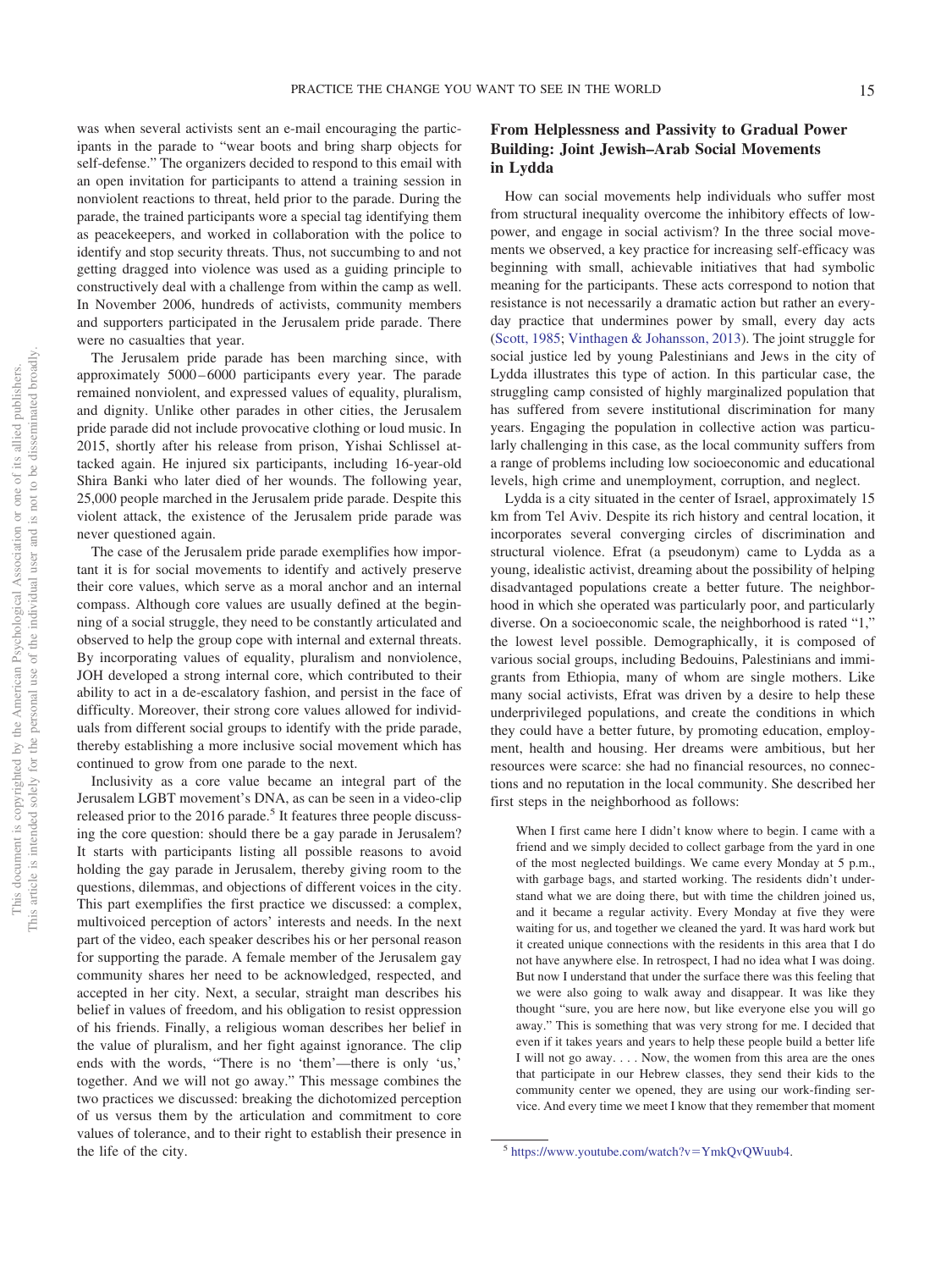when I collected their garbage, like a silent agreement that I am with you together in this place.

This story exemplifies what was common to all the successful initiatives we encountered: They were *achievable*, *symbolic*, and suggested an *alternative* to the existing situation. The first major aspect of these activities was that they could surely be achieved with the existing resources. This seems almost obvious, but social movements often act in the opposite manner: Because their vision is ambitious, they initiate ambitious activities. If these initiatives do not match their financial and social resources, they fail, resulting in disappointment and reinforcing helplessness and passivity among the group members. Working with oppressed populations, this could weaken their already weak sense of efficacy. Conversely, when initiatives are *small enough* to succeed using existing resources, they strengthen the sense of self-efficacy and thereby spark a process of shared power building. In turn, these achievements allow for the next action to be a little more ambitious. In the above example, the garbage collection required two hours a week, one friend and a few garbage bags. Because it was so achievable, it could be successfully and consistently carried out. Over time, more and more power was built: people joined the activity and initial trust between the activists and the community members was established.

A second important aspect was the symbolic value of the cleanup: it demonstrated how the community could take itself out of the "garbage." In other words, it signified the alternative to the existing situation and marked the community's potential ability to change its immediate environs, and take action to improve its life conditions, thereby strengthening group efficacy. This symbolic value seems to bridge the otherwise unbearable gap between ambitious goals and the small steps that can actually be obtained. Finally, by clearing their garbage, Efrat agreed to voluntarily give up her privileged social position as an Ashkenazi Jew. Her action marked an alternative to the existing social conventions, one of solidarity and equality between the city's residents.

Small and symbolic acts were initiated gradually, according to the resources that allowed for their achievement. When some goals are achieved, new ones can be set, gradually building self and group efficacy, the internal power of the local community. For example, Hebrew courses were organized for Ethiopian and Arab women. Once the language was acquired, vocational courses could be offered as well, opening new employment possibilities. In addition, a nighttime market was established, where residents could sell products to tourists. Efrat recently established a local catering company, in which residents can work as cooks, preparing food that will provided to local schools.

In the case of Lydda, small and symbolic steps managed to gradually build power in a transformative manner, even in a face of deep structural violence. This practice was also used in the two previous cases: Standing in the Ashkelon city center every Friday was an achievable act for the environmentalist activists. Physically being in Ashkelon also symbolized their commitment to the periphery. As we discussed in the next section, the pride parade itself was a powerful symbolic act that engaged various pluralistic communities in Jerusalem. Thus, small and symbolic actions allow activists to take action for change, but in a way that does not exceed their material and mental resources. The success of these initiatives strengthen self and group efficacy, which are important components of civic engagement [\(Van](#page-8-12) [Zomeren et al., 2008\)](#page-8-12). The symbolic nature of these actions seems to transcend the present, giving a small glimpse into an alternative reality in which the groups' values can be realized.

#### **Discussion**

The case studies described above reflect three practices with the potential to help activists overcome psychological challenges that characterize conflict situations, transforming structures and cultures of domination. These practices reflect a complex perception of the social scene; articulation and commitment to core values, which serve as an internal compass in face of escalating violence; and the initiation of small and symbolic acts.

The research makes both theoretical and practical contributions. Theoretically, the first practice highlights the importance of inclusive identities in the process of building sustainable coalitions, based on "power with" assumptions [\(Saab et al., 2015;](#page-8-6) Subašić et [al., 2008\)](#page-8-7). Only when activists are able to capture themselves and the social scene as complex entities, are they motivated and able to persist in the ongoing recruitment of various actors in different time points. The second practice sheds new light on the motivational basis and pragmatic functions of common goals [\(Van Zom](#page-8-12)[eren et al., 2008\)](#page-8-12). Motivationally, core values serve as an internal compass for social movements, providing deep meaning for their common goals. Core values allow social movements to act constructively even when facing violence. Finally, the third practice demonstrates the importance of subtle, everyday resistance [\(Scott,](#page-8-15) [1985;](#page-8-15) [Vinthagen & Johansson, 2013\)](#page-8-16) in the sustainability of social movements. We found that small and symbolic initiatives gradually built self and group efficacy, particularly among powerless groups. Thus, the gradual process of power building seems to occur simultaneously in the psychological and social levels.

Though we chose to present each practice through a different study, each of the three practices appeared in all the cases. In the case of the power station in Ashkelon, the most prominent practice was the ability to identify multiple actors, and to incorporate others' needs and interests into the struggle's goals. It was, however, supported by the two other practices: articulation and commitment to core values allowed the activists in this case to decide when they could be flexible in adapting their goals, and when "red lines" could be crossed. For example, since reducing pollution was the central value in this case, changing their goal from closing the new power station to implementing low-pollution technologies was acceptable. Similarity, the residents' interest in employment could be perceived as legitimate, because it did not collide with the desire for reduced pollution. Because their value-core was clear, the activists could avoid the temptation of trying to "persuade" others to adopt their own mindset.

The ability to articulate and commit to the core values was the major practice in the struggle of the LGBT movement in Jerusalem, which served as an internal compass in the face of internal and external threats. As in the previous example, its application was associated with the other practices: To broaden participation in the pride parade, the activists adopted a complex and dynamic view of various groups in Jerusalem, which were not members of the LGBT community but shared the core values of pluralism, diversity and nonviolence. Recognizing this complexity allowed the LGBT community to build support among individuals from other communities. For example, during the parade many individuals marched with T-shirts reading, "Straights against violence." Although these individ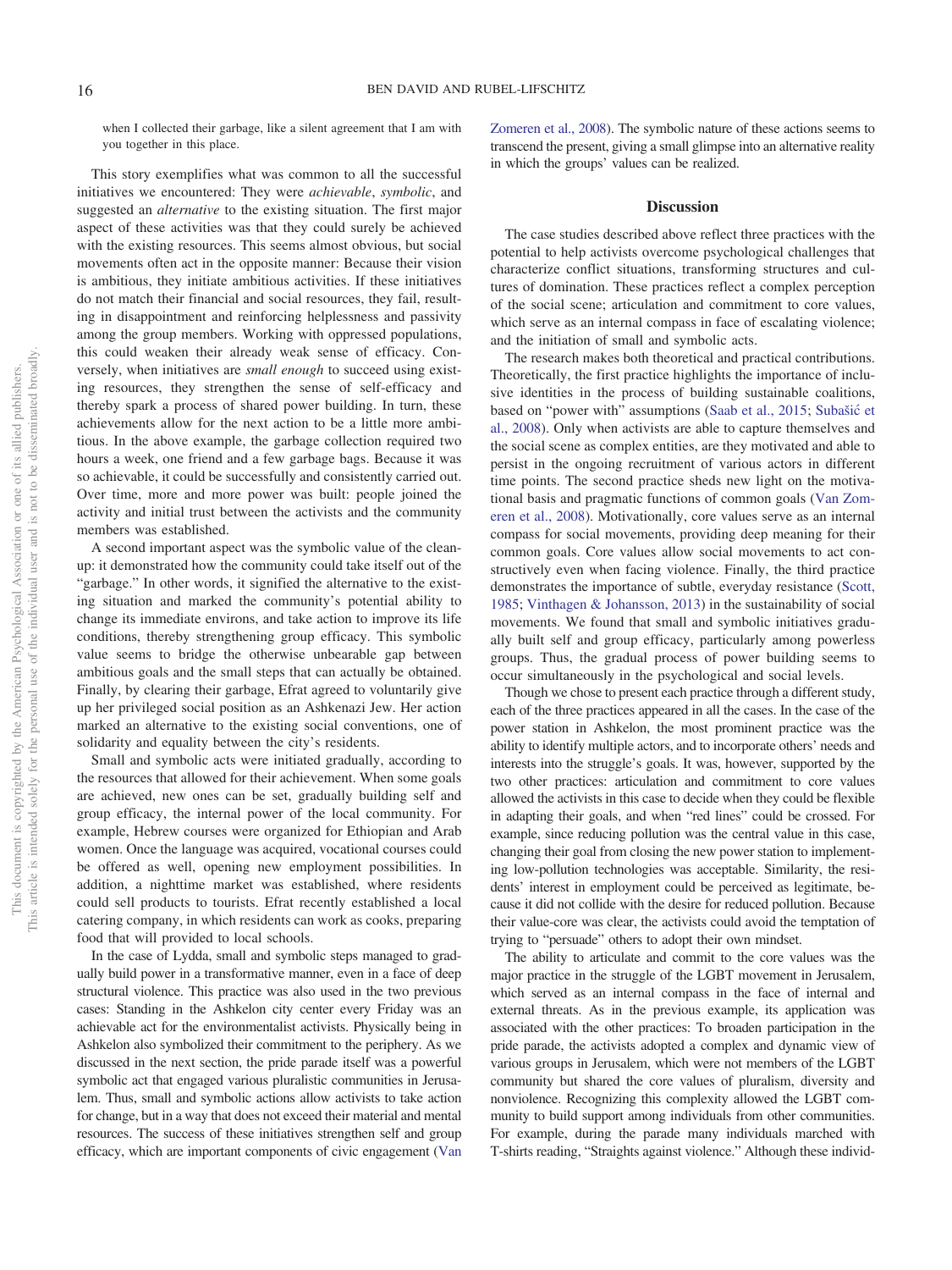uals were not part of the LGBT community, they were appalled by the violent attacks against it. In addition, the community leaders communicated and collaborated with nonviolent religious leaders, in a joint attempt to de-escalate the situation. Thus, a complex and dynamic perception of the two camps was used to decrease the chance of a violent conflict, for example, by altering the route of the parade. Importantly, the pride parade itself was a symbolic act, which aimed to bridge between the present and the desired future. The purpose of the parade is to walk in the public sphere without hiding or being ashamed of one's identity. In their internal discussions, the powerful symbolic meaning of the parade was mentioned by members of the Jerusalem LGBT community as the central reason for not cancelling the parade or replacing it for legislative achievements.

Lastly, the case of Lydda demonstrates how small and symbolic actions can rehabilitate self and group efficacy among disadvantaged individuals and groups, while strengthening their belief in the possibility of creating social change. As in the previous cases, this practice was related to the application of the two others. A complex and dynamic view of the various actors, as well as a commitment to values of diversity and nonviolence, served as an internal compass that allowed Efrat, as a community organizer, to join with a range of collaborators, including the members of the local Jewish and Arab communities, public figures, and even the police force. Her articulation and commitment to values of equality and social justice served as an internal compass in situations of conflict between these groups, and allowed her to initiate actions with symbolic meaning.

The current research has some limitations. First, it is limited by the fact that it was conducted in the Israeli context. Consequently, the incidents described, as well as our interpretation of them, may be influenced by the larger context of an ongoing violent conflict. Future research could explore if and how the practices discussed here appear in the context of social struggles in societies that do not suffer from an ongoing violence. Second, although we collected data from various activities that included different actors in the struggling camps, we conducted interviews only with leading figures in the struggle, because we wanted to understand the major decisions that were made during the struggle. However, it would have been possible to obtain additional information about how these decisions were perceived from different angles, as well as regarding the extent of consent to such actions if we had interviewed additional actors who weren't necessarily leaders. Future research should be dedicated to observing the question of consensus and diversity among different actors within the struggling camp in relation to the resilience of social struggles. Last, our position as consultants to these groups had enabled us an access to data but also limited our view as we were often too close or personally identified with the struggle goals and leaders.

#### **Conclusions**

The traditional literature of conflict transformation suggests nonviolence as a means through which violent reality should be transformed into a peaceful one [\(Galtung, 2001;](#page-7-1) [Miall et al., 2000\)](#page-8-0). But even when using nonviolent practices, actions can still be shaped by the violent context in which activists operate, constructing perceptions, feelings and deep instincts. We suggest that to go beyond nonviolence that is merely a tactic, social movements need to continually overcome psychological challenges that harm their ability to see the social scene as vibrant and dynamic; they need the ability to hear and acknowledge multiple voices within the self and others, and be

connected to their core values and needs. The contribution of this article is its articulation of those mental and behavioral practices that can help members of social movements change their mindset, within a situation of a struggle, and become more capable of transforming unjust reality.

Moving from polarization to complexity allows flexible thinking that is not possible when suffering from tunnel vision [\(Miall et](#page-8-0) [al., 2000\)](#page-8-0). Being inside a mental tunnel, social movements often have an ideal reality that they want to achieve, and are content with nothing less. They have a very clear perception of who they are and who the "enemy" is; consequently they have a limited set of possibilities for action. A complex and dynamic view of the social scene, the camps and the possibilities for action allows a group involved in a struggle to creatively identify courses of action that disrupt the destructive dynamic, and recruit new, uninvolved actors. Importantly, it can help activists discover who they are, identify new forces within their camp, and align what they wish to achieve with what they are actually doing.

### **References**

- <span id="page-7-5"></span>Alon, N., & Omer, H. (2006). *The psychology of demonization: Promoting acceptance and reducing conflict*. Mahwah, NJ: Erlbaum.
- <span id="page-7-11"></span>Ashmore, R. D., Jussim, L., & Wilder, D. (2001). *Social identity, intergroup conflict, and conflict reduction* (Vol. 3). Oxford, UK: Oxford University Press.
- <span id="page-7-4"></span>Bandura, A. (2000). Self-efficacy: The foundation of agency. In W. J. Perig & A. Grob (Eds.), *Control of human behavior, mental processes, and consciousness* (pp. 17–34). Mahwah, NJ: Erlbaum.
- <span id="page-7-2"></span>Bar-On, D. (2008). *The others within us: Constructing Jewish-Israeli identity*. New York, NY: Cambridge University Press.
- <span id="page-7-6"></span>Bar-Tal, D. (2007). Sociopsychological foundations of intractable conflicts. *American Behavioral Scientist, 50,* 1430 –1453. [http://dx.doi.org/](http://dx.doi.org/10.1177/0002764207302462) [10.1177/0002764207302462](http://dx.doi.org/10.1177/0002764207302462)
- <span id="page-7-12"></span>Bar-Tal, D., & Antebi, D. (1992). Siege mentality in Israel. *International Journal of Intercultural Relations, 16,* 251–275. [http://dx.doi.org/10](http://dx.doi.org/10.1016/0147-1767%2892%2990052-V) [.1016/0147-1767\(92\)90052-V](http://dx.doi.org/10.1016/0147-1767%2892%2990052-V)
- <span id="page-7-14"></span>Chetrit, S. S. (2010). *Intra-Jewish conflict in Israel: White Jews, black Jews*. London, UK: Routledge.
- <span id="page-7-10"></span>Dudouet, V. (2008). Nonviolent resistance and conflict transformation in power asymmetries. In *Berghof handbook for conflict transformation*. Berlin, Germany: Berghof Research Center for Constructive Conflict Management.
- <span id="page-7-3"></span>Eidelson, R. J., & Eidelson, J. I. (2003). Dangerous ideas. Five beliefs that propel groups toward conflict. *American Psychologist, 58,* 182–192. <http://dx.doi.org/10.1037/0003-066X.58.3.182>
- <span id="page-7-8"></span>Eisler, R. (1990). *The chalice and the blade: Our history, our future*. London, UK: Unwin Paperbacks.
- <span id="page-7-9"></span>Foucault, M. (1980). *Power/knowledge: Selected interviews and other writings, 1972–1977* (C. Gordon, Trans.). New York, NY: Pantheon Books.
- <span id="page-7-7"></span>Francis, D. (2011). *New thoughts on power: Closing the gaps between theory and action*. Retrieved from [http://www.berghof-handbook.net/](http://www.berghof-handbook.net/documents/publications/francis_power_handbook.pdf) [documents/publications/francis\\_power\\_handbook.pdf](http://www.berghof-handbook.net/documents/publications/francis_power_handbook.pdf)
- <span id="page-7-13"></span>Galinsky, A. D., Gruenfeld, D. H., & Magee, J. C. (2003). From power to action. *Journal of Personality and Social Psychology, 85,* 453– 466. <http://dx.doi.org/10.1037/0022-3514.85.3.453>
- <span id="page-7-0"></span>Galtung, J. (1990). Cultural Violence. *Journal of Peace Research, 27,* 291–305. <http://dx.doi.org/10.1177/0022343390027003005>
- <span id="page-7-1"></span>Galtung, J. (2001). After violence, reconstruction, reconciliation and resolution: Coping with visible and invisible effects of war and violence. In M. Abu-Nimer (Ed.), *Reconciliation, justice and coexistence* (pp. 3–24). New York, NY: Lexington Books.